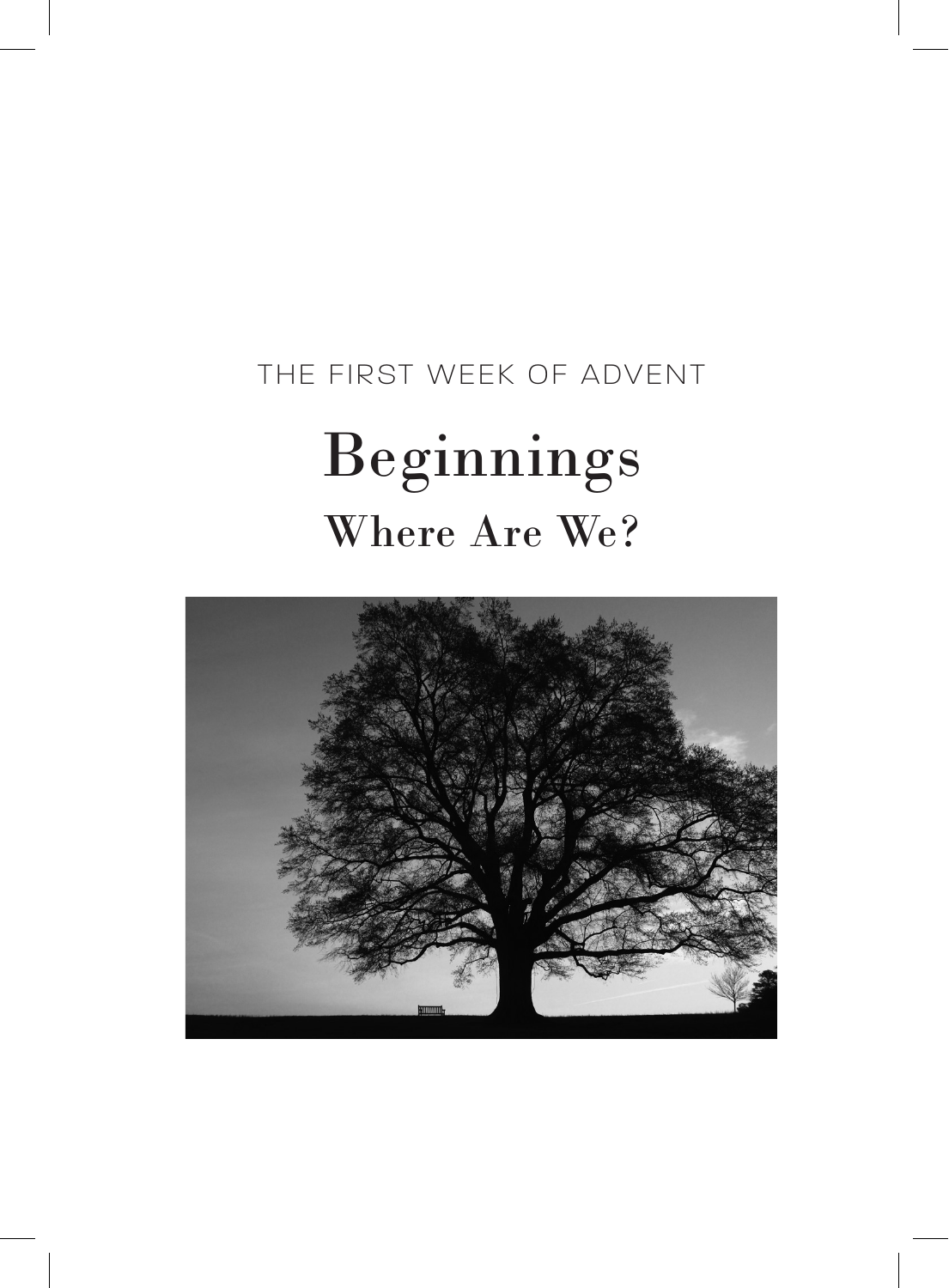## D AY 1

## Patience

Iwelcome you to a holy journey in these weeks ahead. On  $\perp$  this First Sunday of Advent, we hear the call for patience. Our Gospel reading for today from Luke 21 evokes a sense of hope and anticipation as we await the "Son of Man coming in a cloud with great glory" (v. 27). Jesus assures us (v. 35) that the day will come for everyone in which the scriptures will be fulfilled; the whole cosmos will be involved in redemption. We need to "Be alert at all times" (v. 36), which requires great patience.

Advent is a time of re-creating an old sacred journey. The setting aside of these days was an attempt as early as the third century to prepare yet again for the coming of Christ in our hearts. What does it mean that God sent God's Son into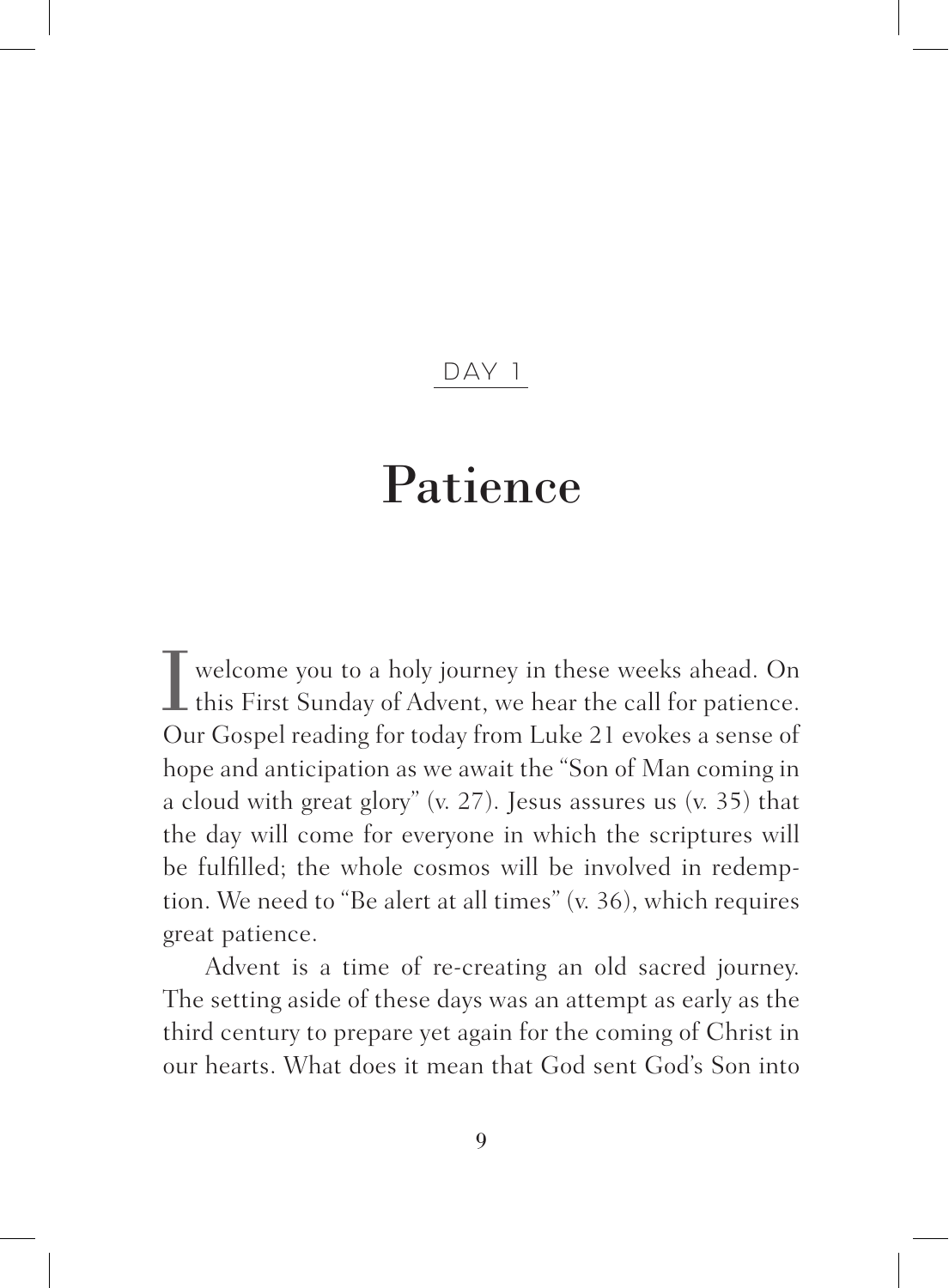the world to be born in human flesh? How might we take some time to reflect on this incredible gift and lay again the foundation to receive this truth into the fabric of our lives, the crevices of our souls and spirits, and the life-blood of our bodies? It is in the experience of Advent that we can open ourselves to be yet again surprised by the joy of birth and to see that this birth is about another birthing within us. Let us look at each day of Advent to see ways our daily living intersects with the joyful, hopeful expectation of this birth, and how this birth is already presenting itself in the way we view life, ask questions, and contemplate life's persistent challenges.

Many years ago I experienced heart arrhythmia. It happened unexpectedly on a Sunday morning just as I was awakening from sleep. After an extensive checkup, nothing was found that could have caused that condition to materialize. Over the next few years it occurred on other occasions at the same time of day with the same checkup and results. While it has been ten years since the last episode, one of the gifts of those occurrences is that I welcome each new day with great gratitude. Today is a gift beyond measure. What might I do, be, accomplish, try on, explore, or give thanks for on this day?

In the Christian calendar, this first day of Advent is the beginning of a new year. For some of us our hearts can be pounding with anticipated meetings and deadlines. They also may be pounding with excitement about seeing an old friend or anticipated time with a family member. Or perhaps this day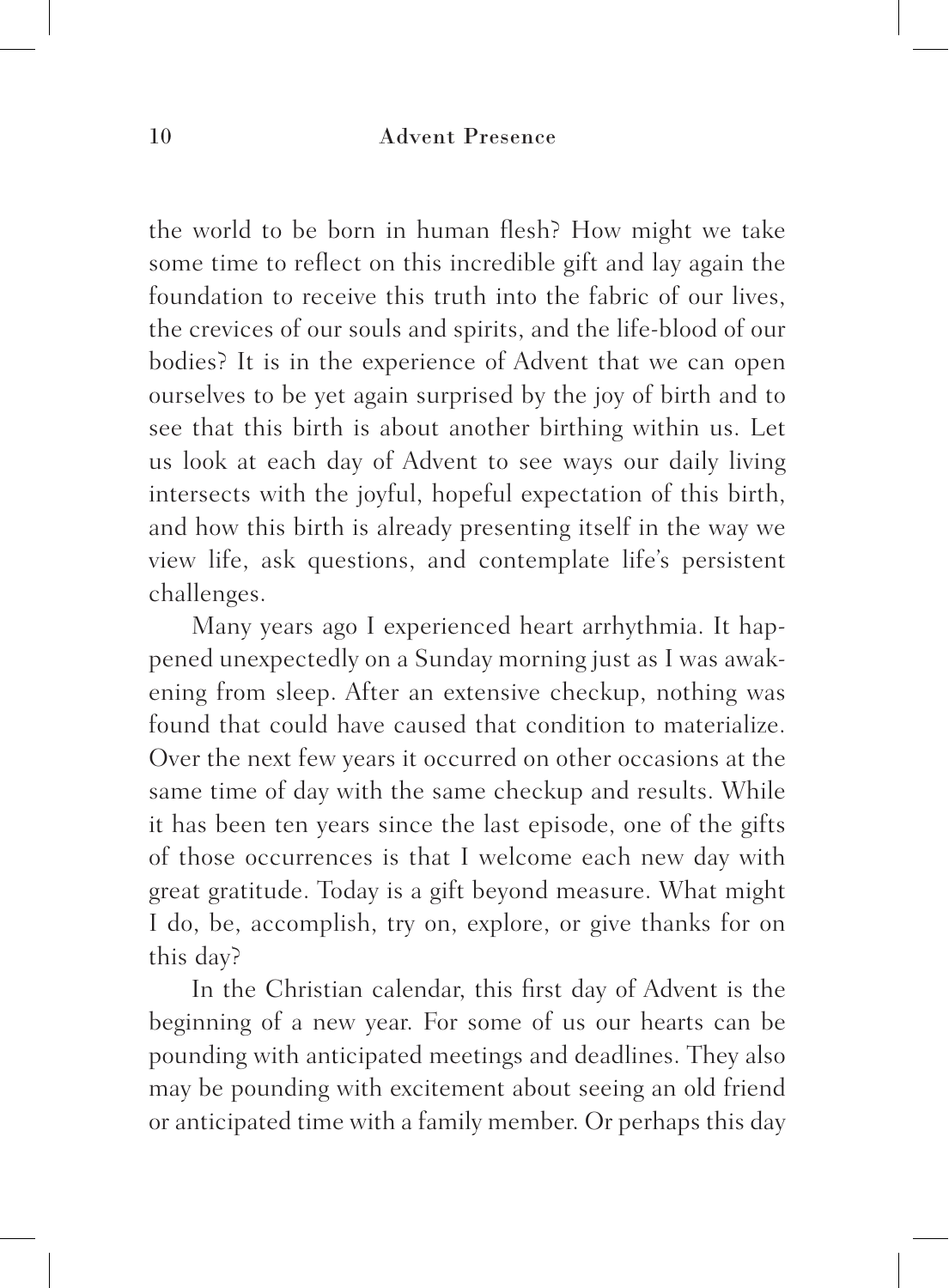reminds us of a loss or worry that can sometimes envelop our hearts, breaking them yet again and again. Advent can also be a time when we remember our histories and recall when a yearning for a messiah was on the lips of many and a hopedfor rescue from bondage was sought. Who is the messiah for whom we wish? What might happen if the messiah becomes present? So what seems like a split second, our presentmoment thoughts might welcome both past and future hope.

As tempted as we might be to draw conclusions, jump into the future, or make something happen, today we can pause and wait for something to happen in our hearts, our prayers, our spirits, our relationships, and our observations of the world around us and within us. For many of us this is becoming increasingly hard to do. There is so much that can cause us fear, anxiety, and impatience to want to make something happen. Perhaps we might choose to follow a different path if only for a little while today and over the next few weeks. It just might make all the difference in what we observe.

When I worked in New York City, I often stayed in the City because it was easier than tackling the commute (two to two-and-a-half hours each way). But when I did go to Penn Station for my train, I often noticed the crowds increasing and the pace of walking quicken the closer I came to the station. By the time I got to the stairs or escalator, it was a mad rush. I often wondered why I and others were paying the price for someone else being late for the train as they were rushing and pushing to get to the track. Of course, I was on occasion that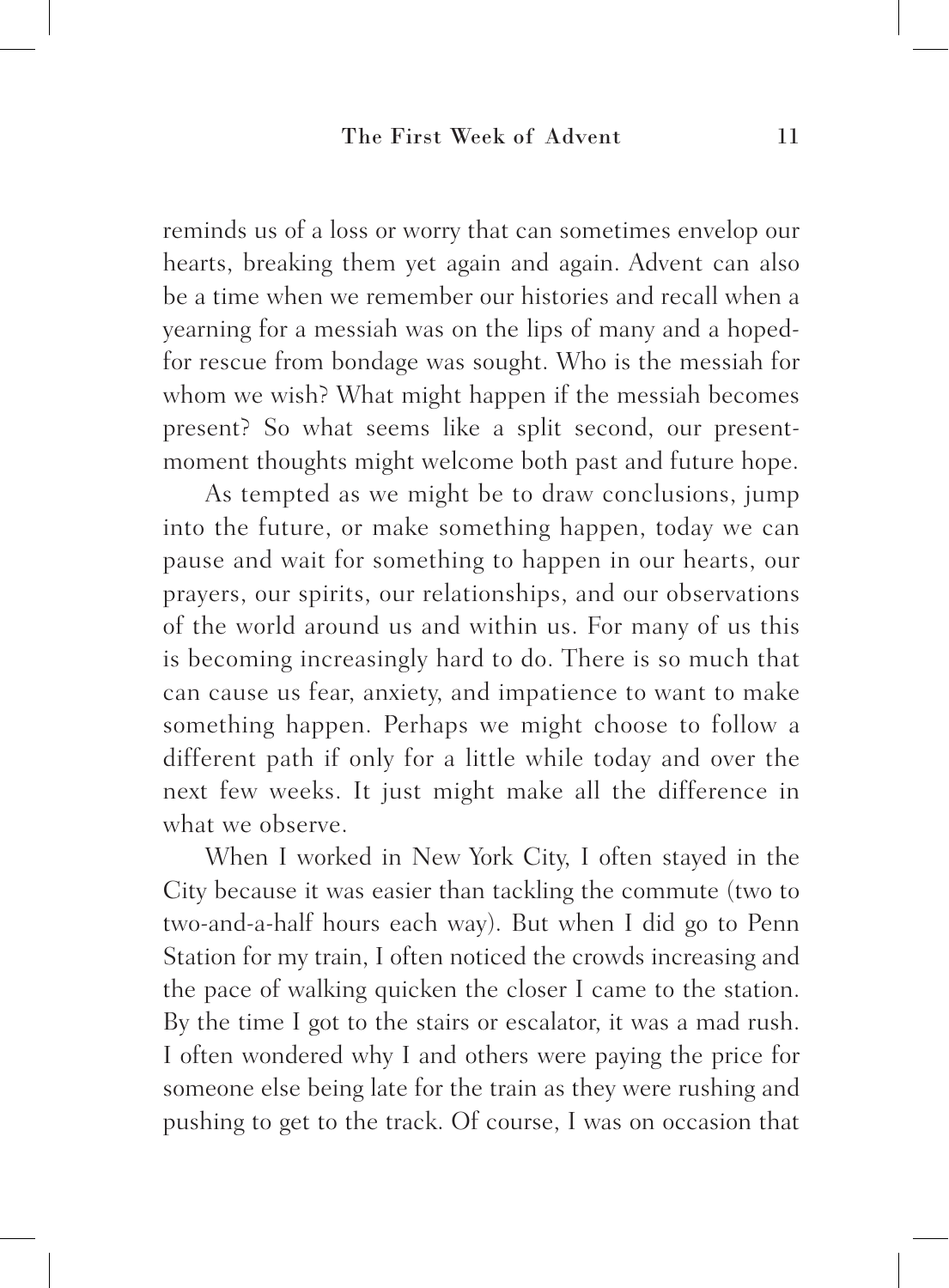person myself. Where did patience go in this picture? The same is true on the road as cars hug our bumpers, drivers honk at us at every turn, and at the end of a run as we are stopped yet again I notice there are only a few cars ahead.

After 9/11 there was a strange silence in the City for several weeks. I heard no horns being blown. Yes, there were many sirens of emergency vehicles, but little or no sounds from other drivers. There seemed to be a moment of respect, giving way, and patience in our collective suffering and shock that honored the fact that we needed to go into an interior space to come to some initial terms with what had happened to us in our external world. After time, the noise and impatience returned, but the memory of that earlier time is always within me. It gives me hope that people can rise to the occasion, on occasion, and offer space for others to grieve, integrate, and reflect on their lives.

The yearning for the coming of a Messiah was palpable in the hundreds of years leading up to the birth of Jesus of Nazareth. The Jews felt assured that God would not abandon them. They also believed that God was active in history so that historical events took on special significance for them. These hopes were ignited even more with the revolt of Judas Maccabeus in the middle of the second century bce, and were both challenged and heightened further after the Romans took over the land 100 years later.

So we may sing on this day: O Come, O Come Emmanuel. We are in the present moment, kissed by the past, and being beckoned to the future.